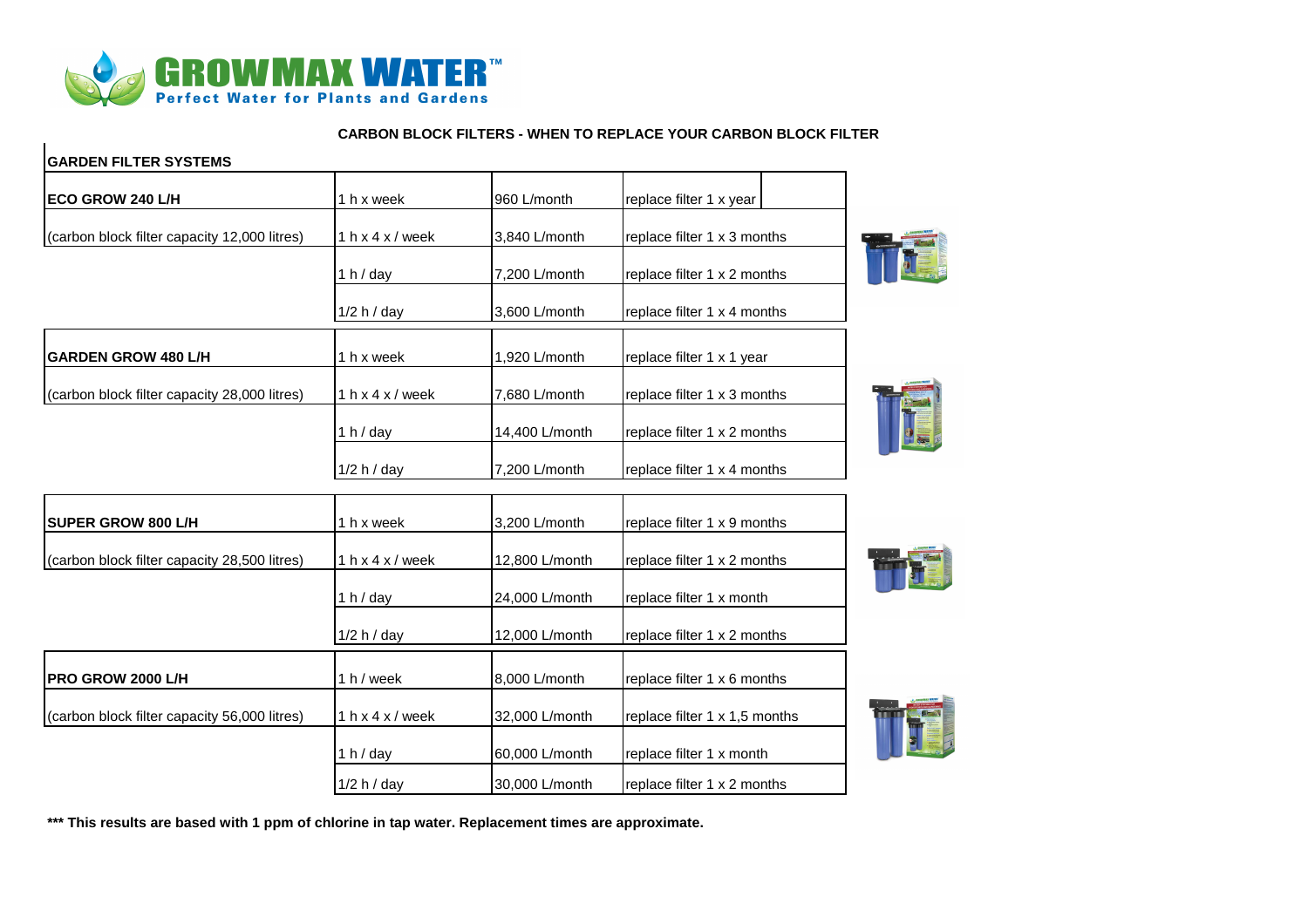

## **CARBON BLOCK FILTERS - WHEN TO REPLACE YOUR CARBON BLOCK FILTERS**

| <b>GARDEN REVERSE OSMOSIS</b>                | <b>RO WATER PRDUCTION</b> | <b>TOTAL WATER</b> |                             |  |
|----------------------------------------------|---------------------------|--------------------|-----------------------------|--|
| <b>IPOWER GROW 500</b>                       | 1,000 litres/week         | 12,000 L/month     | replace filter 1 x month    |  |
| (carbon block filter capacity 12,000 litres) | 200 litres/week           | 2,400 L/month      | replace filter 1 x 5 months |  |
|                                              | 500 litres/day            | 12,000 L/8 days    | replace filter 1 x 8 days   |  |
|                                              | 100 litres/day            | 12,000 L/40 days   | replace filter 1 x month    |  |



|                                                | <b>RO WATER PRDUCTION</b><br>.000 litres/week | <b>TOTAL WATER</b><br>12,000 L/month | $\ast$ replace 2 carbon filters at the same time $**$ |  |
|------------------------------------------------|-----------------------------------------------|--------------------------------------|-------------------------------------------------------|--|
| <b>IMEGA GROW 1000</b>                         |                                               |                                      | replace filters 2 x months                            |  |
| (2 carbon block filter capacity 24,000 litres) | 200 litres/week                               | 2,400 L/month                        | replace filters 2 x 10 months                         |  |
|                                                | ,000 litres/day                               | 21,000 L/week                        | replace filters 2 x week                              |  |
|                                                | 100 litres/day                                | 8,400 L/month                        | replace filters 2 x months                            |  |

**\*\*\* This results are based with 1 ppm of chlorine in tap water. Replacement times are approximate.**